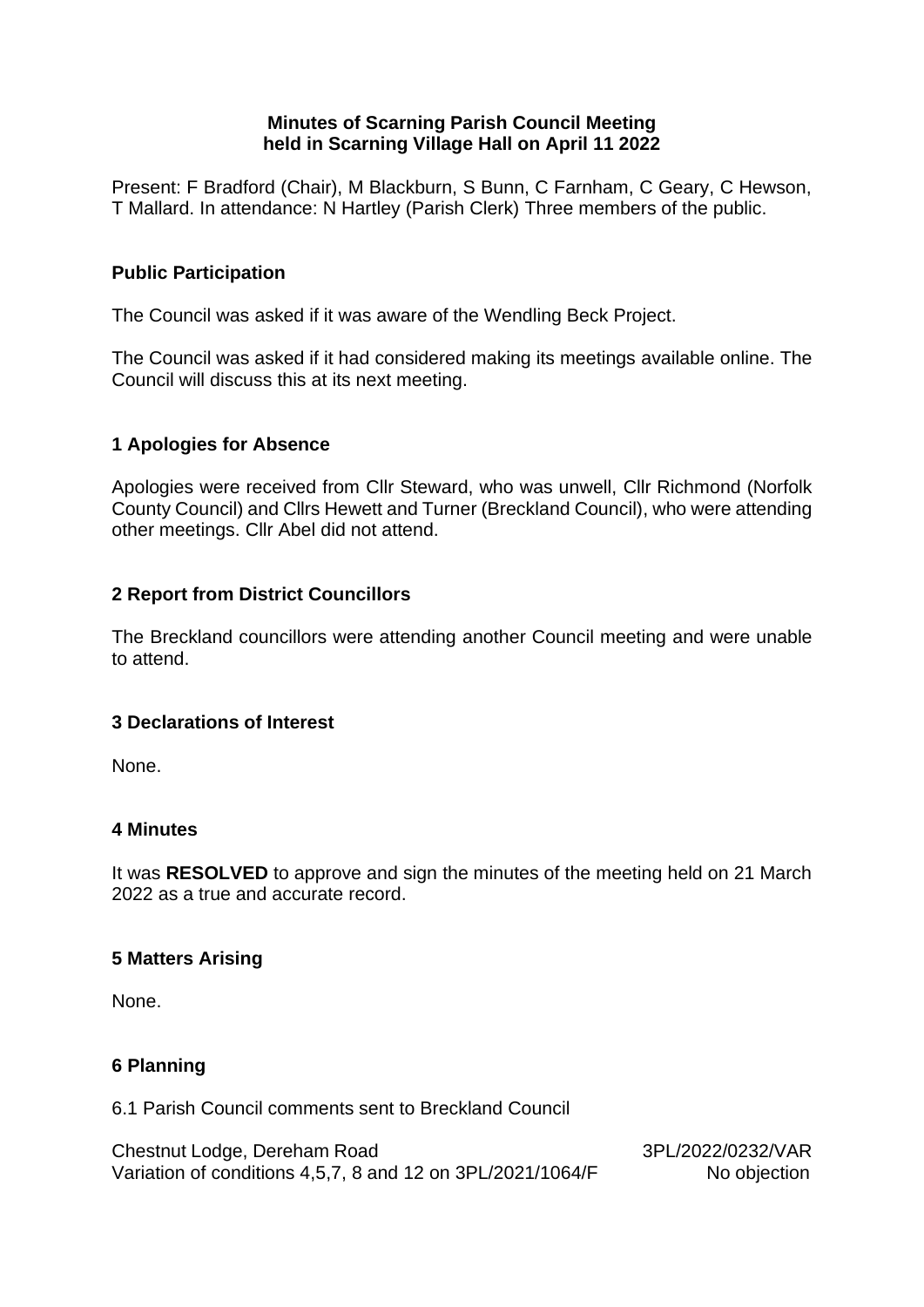# **7 Finance**

7.1 The following payments were approved in accordance with the Budget:-

N Hartley, clerk's salary, £959.30 SCS Accounting, payroll services, £18 Norfolk Parish Training & Support, annual membership fee, £380 N Hartley, reimbursement for photocopier ink cartridge, £31.15 T T Jones Electrical Ltd, street light maintenance contract, £58.78 Npower, street lights, £363.89 Top Garden Services, grass cutting Scarning churchyard, £90 (Section 137) Top Garden Services, verge cutting & Scarning Water Meadows, £265.50 C Farnham, purchase of display board and bunting for Jubilee 2022, £304.93

## **8 Clerk's Report**

A copy of the Clerk's report is attached to the minutes.

## **9 Annual Asset Report**

The Council received a copy of the annual Asset Report. It was **RESOLVED** to reset the dog bin on Chapel Lane and to replace the bin on Dereham Road/Chapel Lane. The litter bin on Shipdham Playing Field needs to be replaced, but the Council will see first if a new bin could be moved closer to the car park for Serco to empty.

## **10 Update from Breckland Council on the Council's lease of Scarning Water Meadows**

Cllr Bradford noted that a meeting has been set with Asset Management for April 19. The Council will discuss the results of this meeting at its meeting on May 16 and will consider whether it wishes to retain the lease of the site.

#### **11 Appointment of a contractor to cut Lucy's Meadow and the main meadows in 2022**

This was carried forward to the May meeting pending the Council's meeting with Asset Management, but it was **RESOLVED** to provisionally book the Council's contractor for this year.

## **12 Initial proposal regarding fencing and grazing on Scarning Water Meadows**

This was carried forward to the May meeting pending the Council's meeting with Asset Management.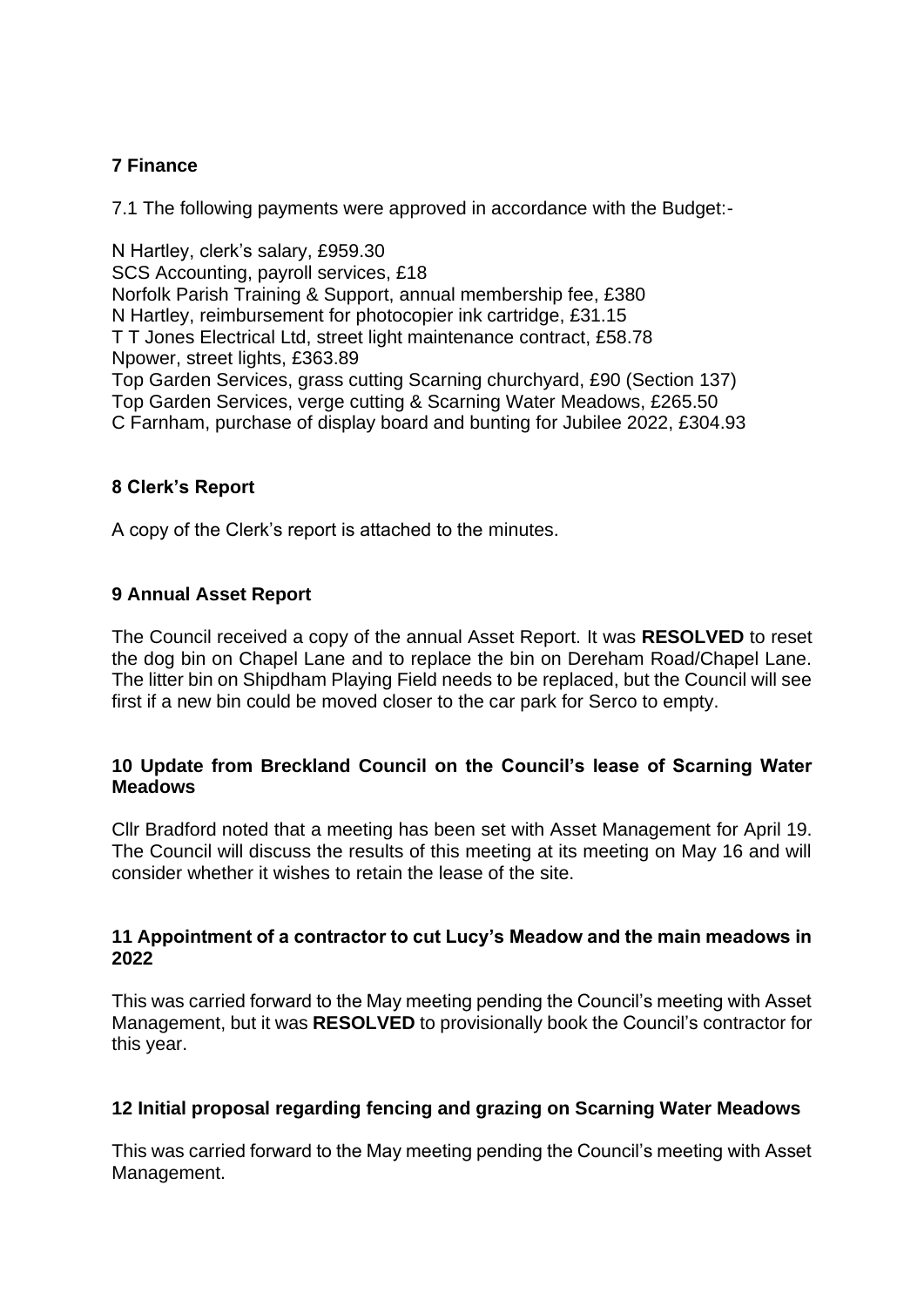# **13 Proposal for a Youth Club**

Cllr Mallard put forward a proposal for a Youth Club. She noted that a Youth Club has just started in Dereham. She will make enquiries at the school to ascertain possible demand for a Youth Club and initiate a survey. The Parish Council is supportive of the idea of a Youth Club. Cllr Mallard will provide an update at the Council's June meeting.

# **14 Tenancy of the former Highway Surveyors Land at Daffy Green**

It was **RESOLVED** to send the tenant a letter regarding a continued tenancy.

Cllr Hewson suggested the Council may wish to map out its land with posts on this site and the former Highway Surveyors land at Chapel Lane. The Council will consider the rent of all its land at its meeting in May.

# **15 Resurfacing of the footpath on Dereham Road**

The Parish Council noted that work has commenced on the footpath and that there are already signs of improvement.

It was noted that the Council had received a reply from Norfolk County Council regarding the hedge outside the old Black Horse pub. The owner of the property is to replant the hedge.

## **16 Jubilee 2022**

Cllrs Farnham and Blackburn noted that meetings are being held every fortnight. The Council has agreed a Budget for the Jubilee of £2,000 and where possible invoices will be made payable to the Parish Council. Invoices for items that cannot be invoiced directly to the Council will be reimbursed on receipt of relevant invoices. All activities will be free. A timetable of events is to be issued. A First Aid course is to be held to qualify volunteers as First Aiders. If there is spare capacity on the course, the Council will open it to businesses and will make a charge in order to recoup some of the expense of the course.

## **17 Banking**

Cllr Bradford said she will no longer make payments for the Council online following the conclusion of the monthly meeting and that it may take a few days to process the payments. Cllr Bunn agreed that should Cllr Bradford be unavailable he will make the payments.

A suggestion for the clerk to hold petty cash was put forward. It was **RESOLVED** that this is not required.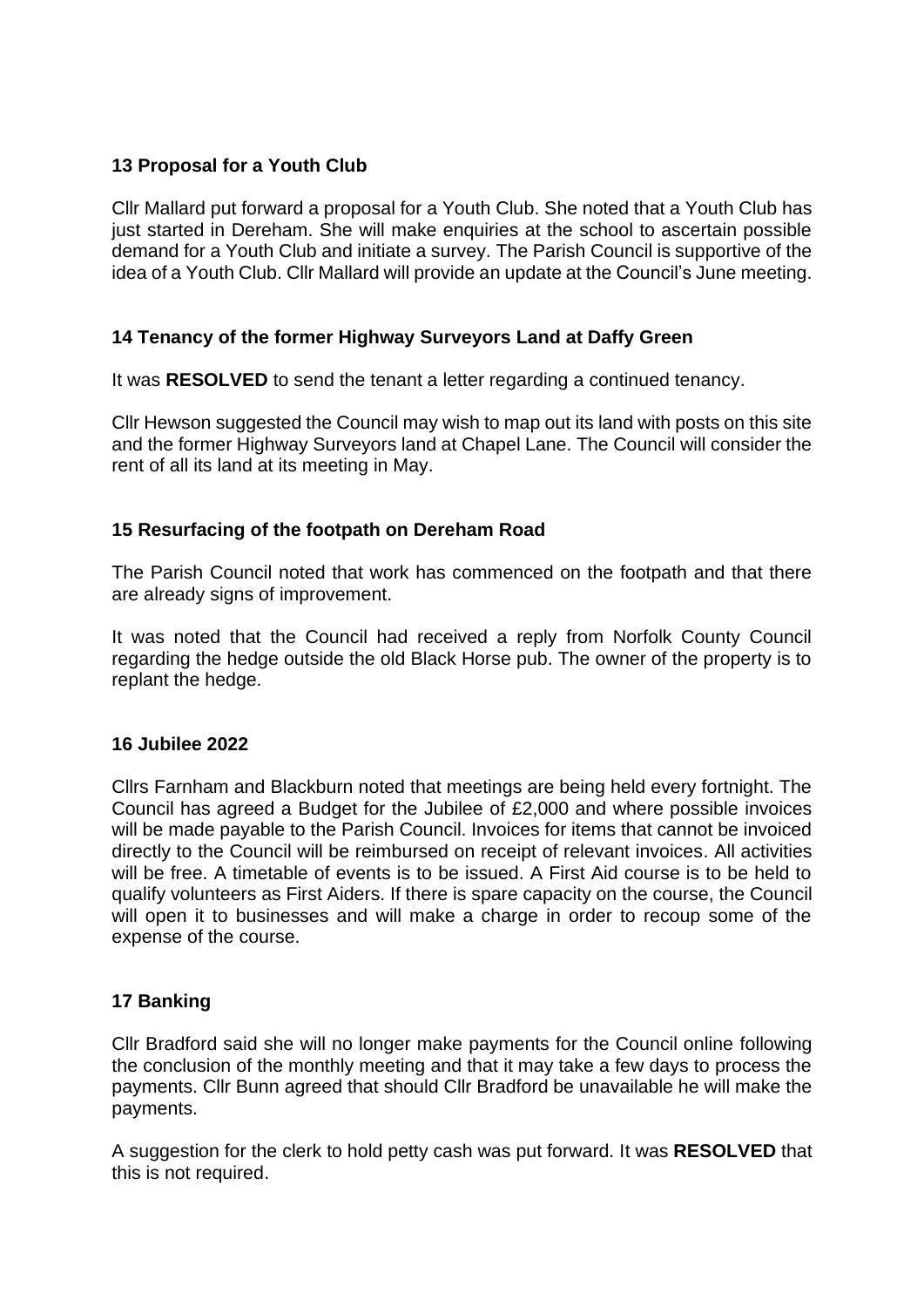# **18 Items for inclusion in the next agenda**

Rent review of the Parish Council's land.

Update on the Jubilee

Community Car Scheme

# **19 Next Meeting**

The next meeting of the next Parish Council will be in the Village Hall at 7.30pm on 16 May.

There being no further business, the meeting was closed at 8.45pm.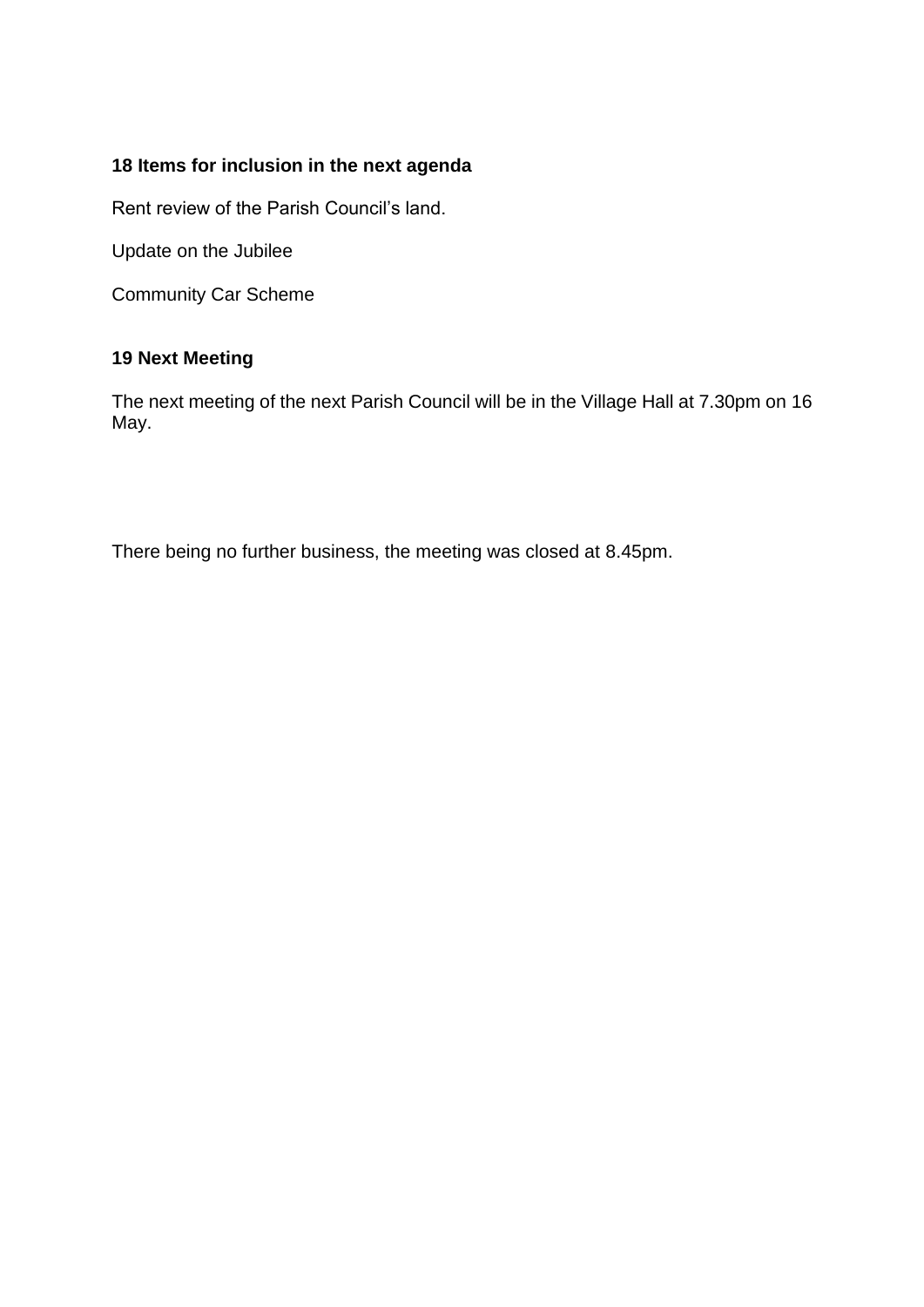# **Clerk's Report**

#### **The Broadway**

Norfolk County Council has programmed to have the offlets cleaned and jetted (Job 222542). The Give Way sign will be repaired (222537)

#### **Deer Signs**

Norfolk County Council has installed two signs when exiting and entering the older part of the village.

#### **Dereham Road 'Dips'**

The 'dips' have been programmed (Job 222556 and 222555).

#### **Dereham Road/Hall Cottages**

Norfolk County Council had cleared the drains outside 1 Hall Cottages to help prevent flooding. This has subsequently been programmed for a 'hotbox repair' to slope the road towards the gully (NCC Job 222538). NCC has also programmed to have the gully cleaned and jetted (Job 222543). There has been some patching of the footpath.

## **Graffiti**

The graffiti on the Council bin by Ted Ellis play area. I have asked Tom Mansfield to remove.

#### **WATER MEADOWS**

#### **Ditches**

The Parish Council is responsible for the maintenance of the ditches under the terms of the lease. I have met Sam Brown of Norfolk Wildlife Trust.

#### **Lucy's Meadow North**

Lucy's Meadow has been cut and cleared. Lucy's Meadow North was to have been cut on 14 February, but Asset Management claim the Parish Council is responsible for tree maintenance on the site.

#### **Table Tennis Table**